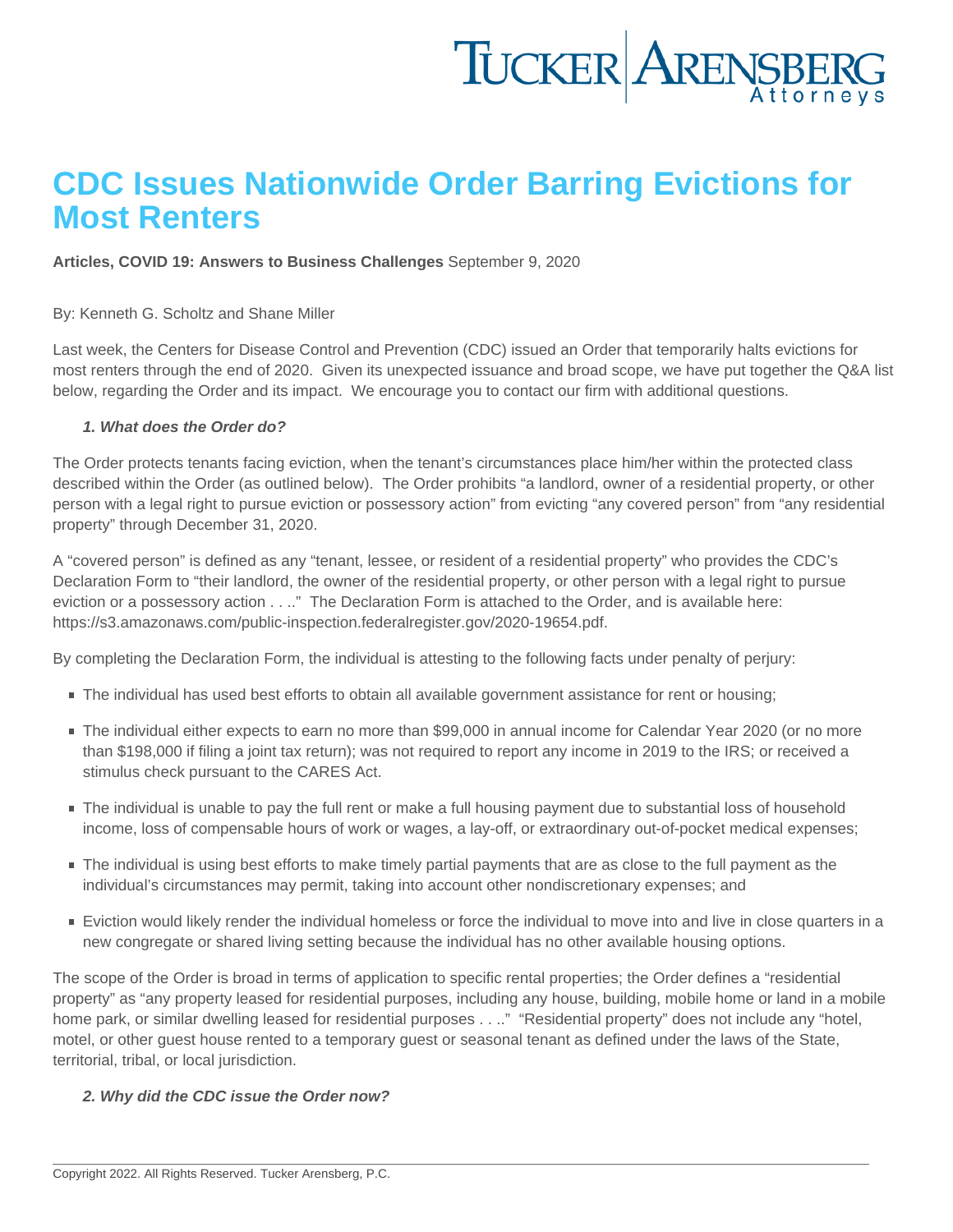# TUCKER ARENSBERG

With the preamble to the Order, the CDC states that it issued the Order to slow the spread of COVID-19. The Order is intended to prevent homelessness, and/or forcing evicted tenants from finding housing with friends or relatives, in an effort to stem the tide of the global health crisis. Close human contact increases the risk that COVID-19 will spread from personto-person; preventing homelessness and communal living will further the CDC goal of limiting close human contact in order to decrease the risk of spreading COVID.

Congress previously provided a 120-day moratorium on eviction filings through the CARES Act, which was enacted in late March. The CARES Act eviction moratorium, however, expired on July 24, 2020. The CDC's Order essentially picks up where the CARES Act left off by imposing an eviction moratorium through the end of 2020.

## **3. Does the CDC possess the authority to issue the Order?**

The CDC states that it issued the Order under two sources of authority: Section 361 of the Public Health Service Act (42 U.S.C. § 264), and the federal regulation at 42 C.F.R. § 70.2. Section 361 of the Public Health Service Act gives the Surgeon General of the Public Health Service — with the approval of the Secretary of Health and Human Services — the authority to "make and enforce such regulations as in his judgment are necessary to prevent the introduction, transmission, or spread of communicable diseases from foreign countries into the States . . . or from one State . . . into any other State . . .." In addition, the federal regulation at 42 C.F.R. § 70.2 states, "Whenever the Director of the [CDC] determines that the measures taken by health authorities of any State . . . are insufficient to prevent the spread of any of the communicable diseases . . . he/she may take such measures to prevent such spread of the diseases as he/she deems reasonably necessary."

The fact that the Order was issued unilaterally by the CDC, without adherence to the Administrative Procedures Act, means that it will likely be challenged in Court. Unless/until a successful challenge overturns the Order, it remains effective and fully enforceable.

# **4. Does the Order contain any financial relief to landlords?**

No. The Order contains no financial relief to landlords. Any such relief likely would have to be provided by Congress through legislation.

#### **5. How long will the Order remain in effect?**

Barring a Court challenge, the Order is in effect through December 31, 2020.

#### **6. Do qualifying tenants still have to pay rent while the Order is in effect?**

Yes. The Order does not relieve any individual from their obligation to pay rent, make housing payments, or comply with any other obligation that the individual may have under a tenancy, lease, or similar contract.

## **7. Can a landlord still charge or collect fees, penalties, or interest due to the failure to pay rent on a timely basis?**

Yes. The Order does not preclude a landlord from charging or collecting fees, penalties, or interest as a result of the failure to pay rent on a timely basis.

#### **8. Can a landlord evict a covered person for reasons other than failure to pay rent?**